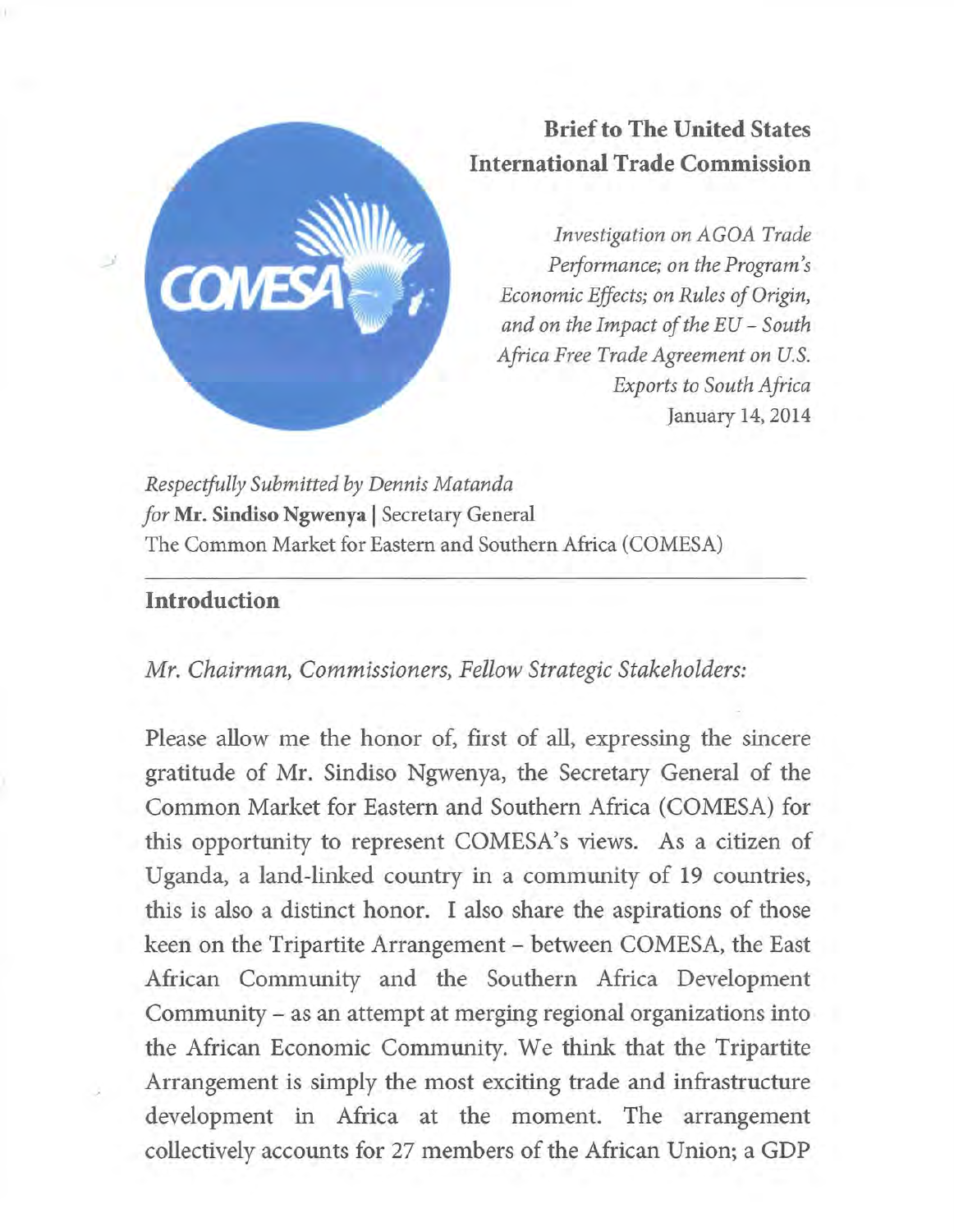of \$ 1.15 trillion dollars, a population of 620 million and a combined landmass of 17 million square kilometers. To this group, COMESA alone brings the 19 member states, a population of 458 million people and an export and import bill of USD \$154 bn and USD \$108 bn respectively. The United States has over USD \$ 13.2 billion in total trade with COMESA countries with exports being over \$ 7.8 billion and imports over USD \$ 5.4 billion.

When Mr. Ngwenya last testified to the U.S. Congress in 2007, he confirmed COMESA's long-standing relationship with the U.S. This has not changed, and is, in fact, on a trajectory to get even deeper. Following the 2001 Trade and Investment Framework Agreement between the U.S. and COMESA, the two parties have, since then, met over 6 times and also collaborated in terms of trade capacity building that USAID delivers through its East and Central Africa Global Competitiveness Hub. The hub has supported COMESA in advancing its internal free trade area, to harmonize members' policies in telecommunications, services, and investment, and to increase trade linkages with the United States under AGOA. Significant progress has also been made on standardized customs procedures and reduced tariffs, and the COMESA Common Investment Area to facilitate cross-border and foreign direct investments is thriving. Fourteen COMESA members are AGOA-eligible, and nine qualify for textile and apparel benefits.

While the U.S. imports mainly oil under AGOA, it also imports woven apparel, knit apparel, spices, tea and coffee, and textiles. Importantly, U.S. foreign direct investment in COMESA countries has averaged above USD \$ 11 billion dollars these past 5 years of

**2**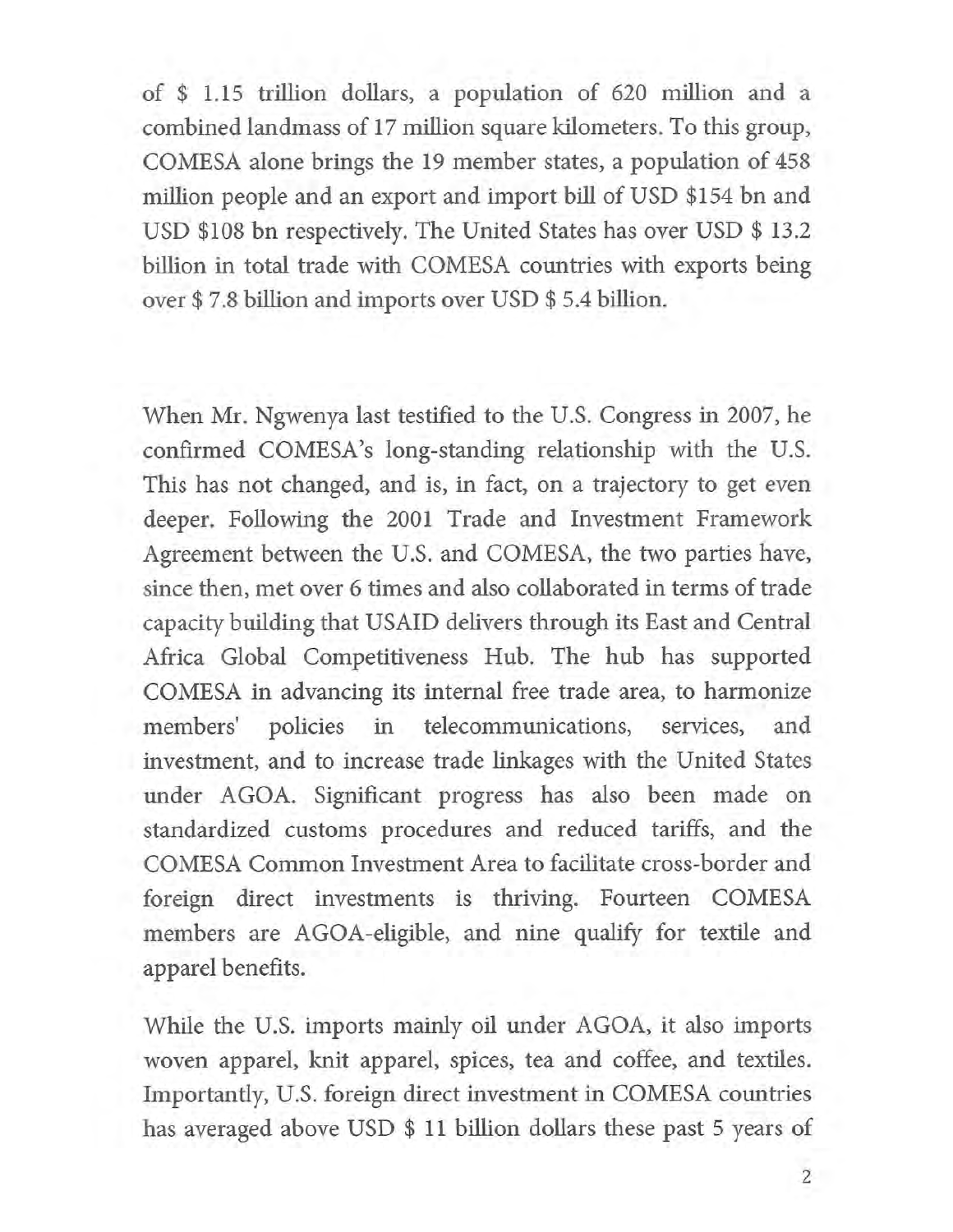the Obama Administration. We are also fortunate that some of our members will take advantage of the *Power Africa* Initiative launched in July 2013.

*Trade Africa,* the other Obama initiative, positively contributes to four of our member states and while a whole host of challenges still remain, the COMESA Secretariat in tandem with the U.S. is contributing to regional value chains that will identify opportunities to create employment and income generation for a growing African population. Importantly, COMESA is very supportive of AGOA, and we consider this legislation a vital effort on the U.S.' part towards economic growth, and poverty-reduction in Africa. AGOA has helped create many jobs and generate substantial investments in key sectors. That's why we are excited about the prospects of an improved AGOA.

Nonetheless, alongside the Washington, DC Ambassadors' Working Group and the African Union, we share the hope for a coterminous extension of AGOA and its third country fabric provision. As identified by the USITC, Africa's textile and apparel sector has the most potential to expand production for the U.S. market. AGOA, in fact, succeeded in attracting American companies like Gap, Old Navy, Wal-Mart, Vanity Fair, Target, Calvin Klein and others to Kenya, Mauritius and Madagascar before the latter lost its eligibility in 2009. Mauritius and Kenya exported the largest percentage of apparel and textiles in 2011, while Malawi exported 13.5 M, and Ethiopia exported 10 M. But delays to renew AGOA in the past have led to a serious dislocation in the industry as buyers cancelled important Christmas orders over concerns that the AGOA duty-free provisions would lapse. That's why we fully support our Ambassador's calls for seamless renewal of AGOA before the end of 2014.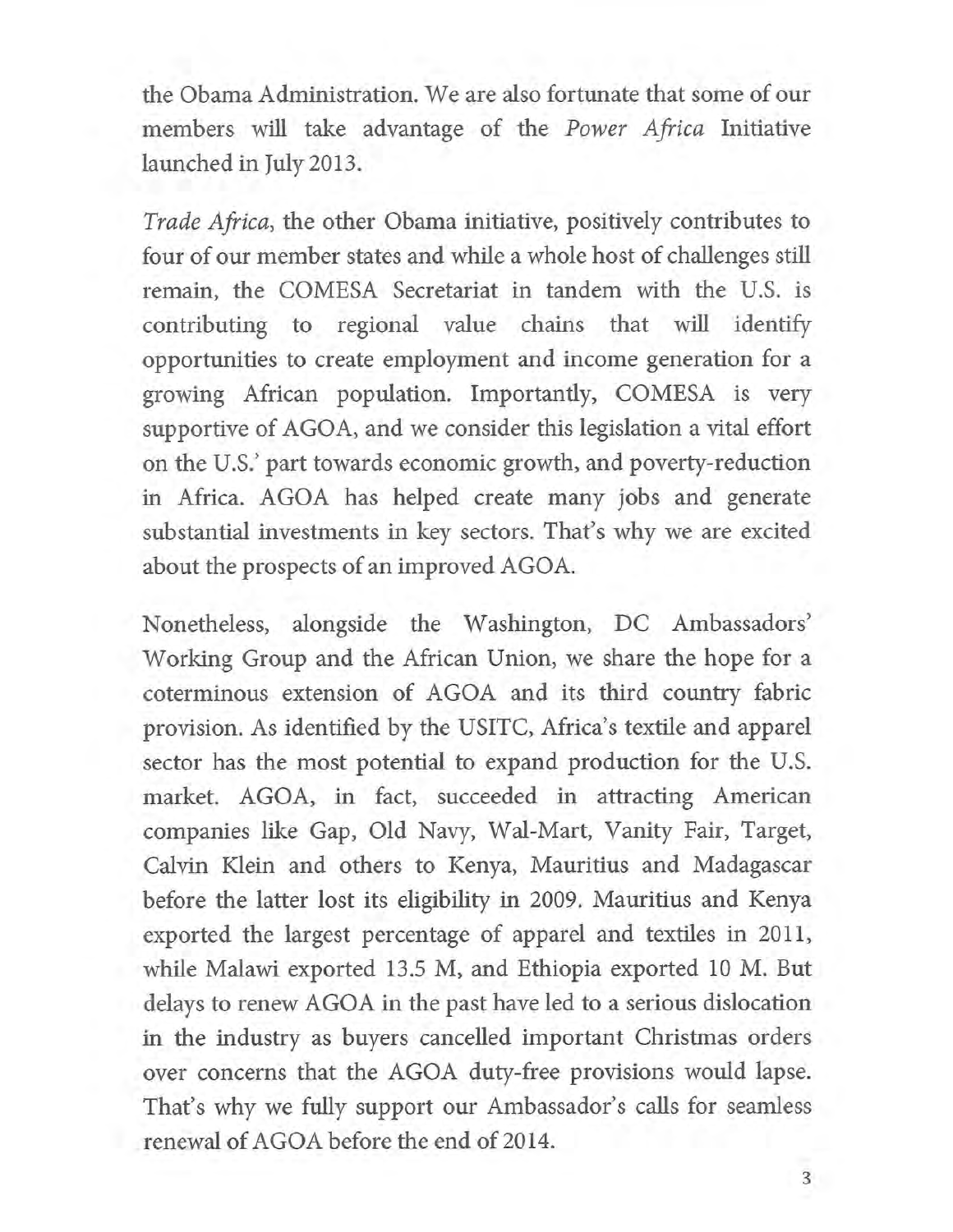## **1. Overall AGOA Trade Performance**

Mr. Chairman; As we testified in 2007, for most of Africa, as well as most COMESA members, agriculture is the backbone of our economies. The sector provides over 40% our GDP; employs about 80% of our workforce; and accounts for 30% of our export earnings. Agriculture also provides half of our industrial raw materials. Investments in agriculture have great multiplier effects in the African economies - with every dollar invested in agricultural production generating an additional \$2.30.

According to the Brookings Institution and UNECA, the most effective way to improve AGOA is to increase agriculture exports. Since 3 of every 4 Africans live in rural areas and depend on the agriculture sector for their livelihood, using AGOA to stimulate productivity, growth, quality improvement and value addition for our agricultural products would significantly boost incomes of the rural poor and allow them to invest better in their children's health and education, and in their own health.

Thus, if tariff rate quota products - groundnuts, sweetened cocoa, leaf tobacco, cotton, and sugar, *et al* - were fully admissible into the U.S. under AGOA agricultural products to the U.S. would be significantly enhanced. COMESA respectfully urges the ITC to study carefully the manner in which these tariff rate quotas inhibit trade under AGOA. Additionally, AGOA could be enhanced to support Africa's AGOA agricultural exports to the U.S., via agroprocessing. For example, a manufacturing plant for edible oils will trigger investments from foreign and local investors in the agricultural sector. Suppliers will then provide services from a closer location and tap into the available market for raw materials.

**4**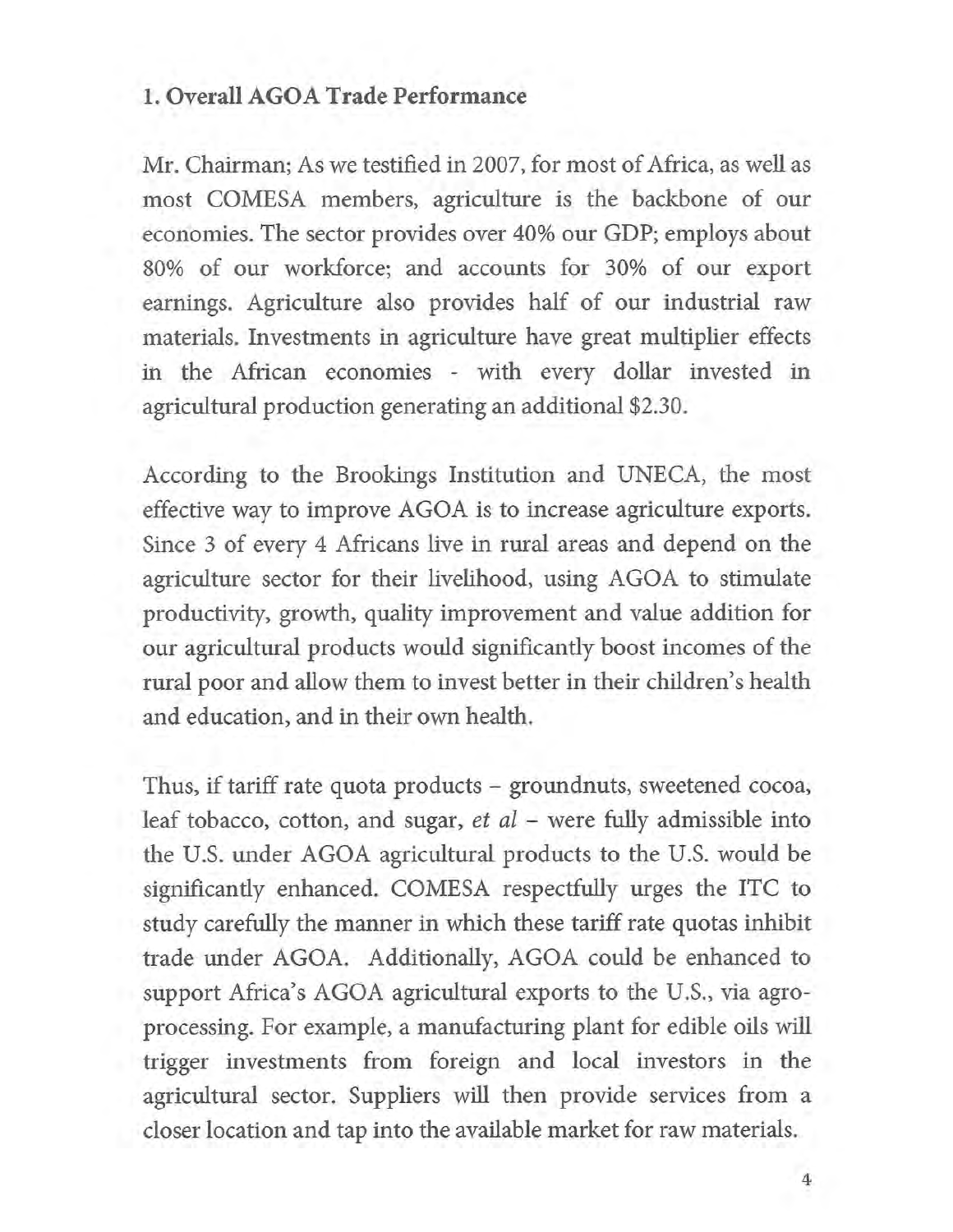More importantly, the lessons of AGOA show that market access alone will not automatically translate into dramatic economic gains for many African countries without explicit investments in trade capacity to overcome our serious supply-side constraints. These impede productivity, growth and trade enhancement in Africa. Smallholder farmers and businesses bear the biggest brunt. COMESA calls for a significant up scaling of public and private sector investments from both local and external sources, specifically targeted to trade capacity

Some of the constraints we must deal with include the high cost of production, marketing constraints, poor infrastructure, insufficient communication and expensive sources of energy and other inputs and services; thin legal and regulatory systems; weak institutional and policy support structures; of public-private sector partnerships that facilitate trade; poor input and product market systems; inability to meet U.S. sanitary and phytosanitary standards; and lack of market information and knowledge about U.S. consumer preferences; among other constraints.

Presently, the COMESA region exports well over a billion U.S. dollars of fresh flowers, fruits and vegetables to the European market and within the region, with occasional exports to Australia. The produce shipped to these markets meets all the relevant market quality standards as well as SPS requirements as demanded in the respective export markets. All the products are grown under strict codes of practice, which ensure safe and environmentally acceptable products, and the same can be applied to exports to the U.S. under AGOA.

While the U.S. is currently Africa's biggest contributor to capacity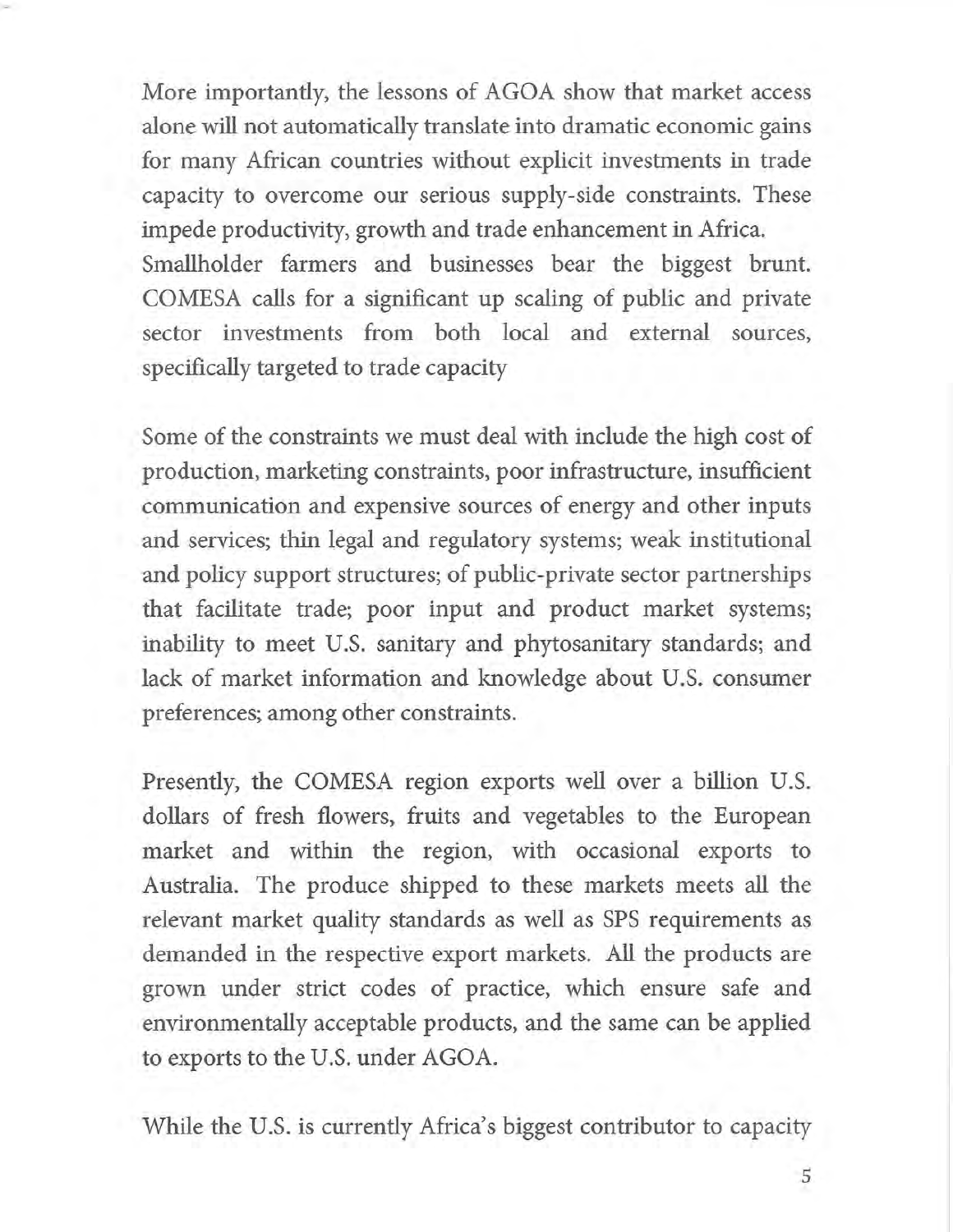building especially in terms of trade related infrastructure, this funding is, in the face of the magnitude of need, inadequate. The U.S. should increase its funding for trade-related capacity building assistance and leverage additional resources from other official bilateral and multilateral sources, as well as the private sector. We do, however, acknowledge the support of the Millennium Challenge Corporation (MCC). The MCC complements AGOA's objectives by strengthening policies and institutions critical for agricultural development.

#### **2. Overall Economic Effects of AGOA on the Region**

Mr. Chairman; there's no doubt that the greatest future gains to be derived under a partnership between the U.S. and Africa will emanate from regional trade, as neighboring countries dismantle trade barriers and competing policies, as well as gain scale economies through harmonized trade standards and more integrated infrastructure. If the United States continues on this trajectory, it will have contributed to the progress made under the Doha Round where a deal was done for the first time in 12 years in Bali this past December. Simply, the Tripartite Arrangement is the quintessential plurilateral deal where COMESA, EAC, and SADC could be open to liberalizing rules on one sort of good or service to, for instance, the Economic Community of West African States.

In terms of AGOA's Economic Effects in the Region, I'd like to pivot towards *Strengthening Regional Markets and Trade.* With the timeliness of this commission hearing, the United States has an excellent opportunity to impact infrastructure at a regional level. Not only would these inputs promote regional integration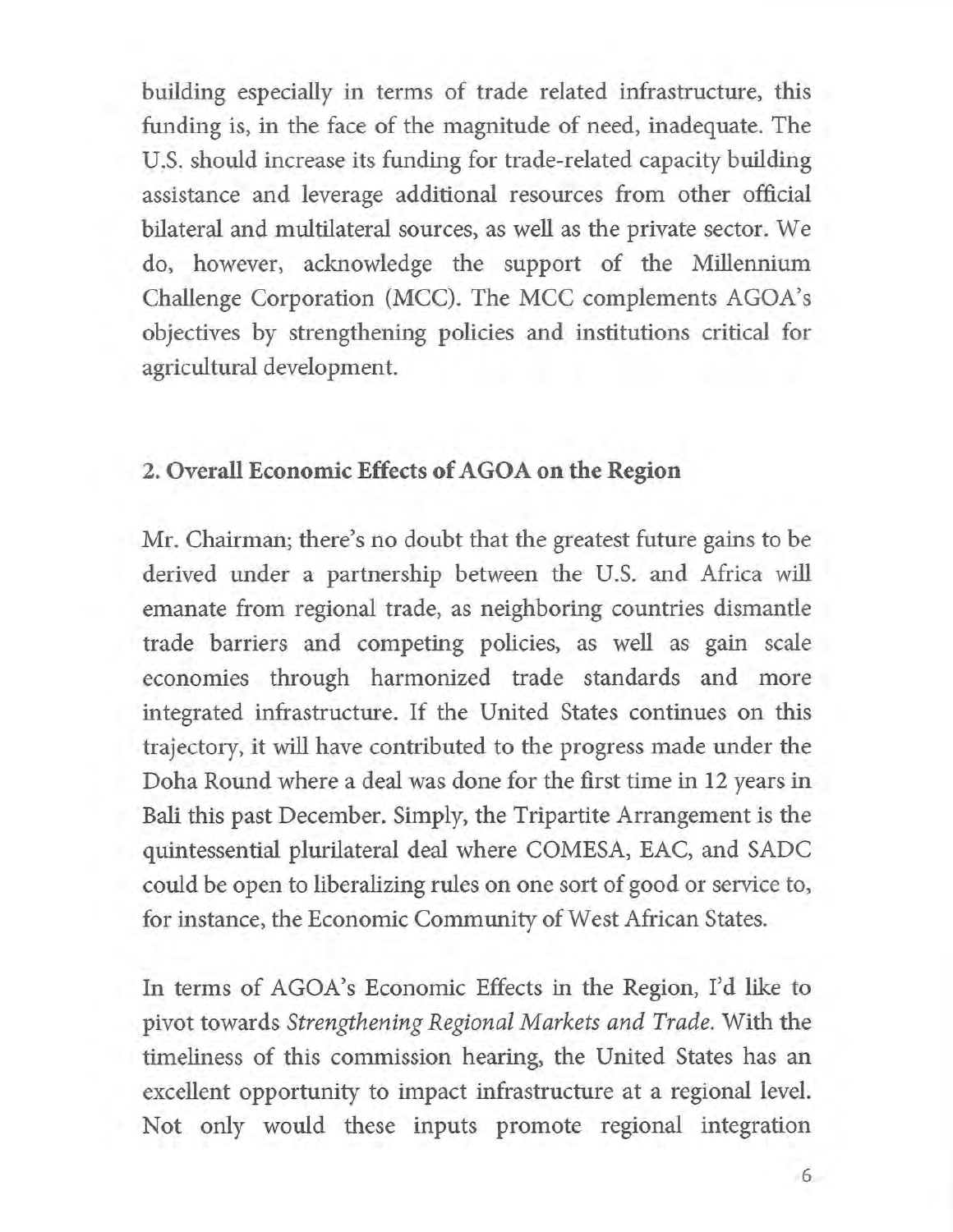and regional trade, but also, as exhibited in the Tripartite Arrangement, directly contribute to the foundation of the Continental Free Trade Area (CFTA) as promoted by the African Union. This is very different from what the European Union is doing under their Economic Partnership Agreements.

But this does not mean that COMESA is not open to agreements. We are, in fact, open to allowing any other regional economic communities to joining the Tripartite at any time. Together, we could all promote private sector investments in Africa, work on AGOA's objectives, and enhance the U.S. - Africa business relationships and linkages.

# **3. On Rules of Origin**

Mr. Chairman; COMESA strongly believes that one of these most effective ways for Africa to be inserted into global supply chains and distribution networks is via modernization of the rules of origin. If these rules were changed, producers and suppliers in the Tripartite region, for instance, would be part of the global value chain based on tasks where we have competitive advantage because of our core competencies. And we have examples: The cost structure of the iPhone is broken down like this:

*Toshiba from Japan makes Flash Memory, the Display Module, and the Touch Screen valued at \$ 24, \$ 19.25 and \$16 respectively. Infineon of Germany makes the Baseband, Camera Module, RF Transciever and GPS Receiver plus the Power IC RF Function for 13, 9.55, 2.80, 2.22 and 1.25 respectively - and so on. Ultimately, the total bill of materials from 5 different countries comes down to about \$ 172.46 and you have a grand total of about \$ 178.96. However, the point to the above illustration is that the iPhone is labeled Made in* 

**7**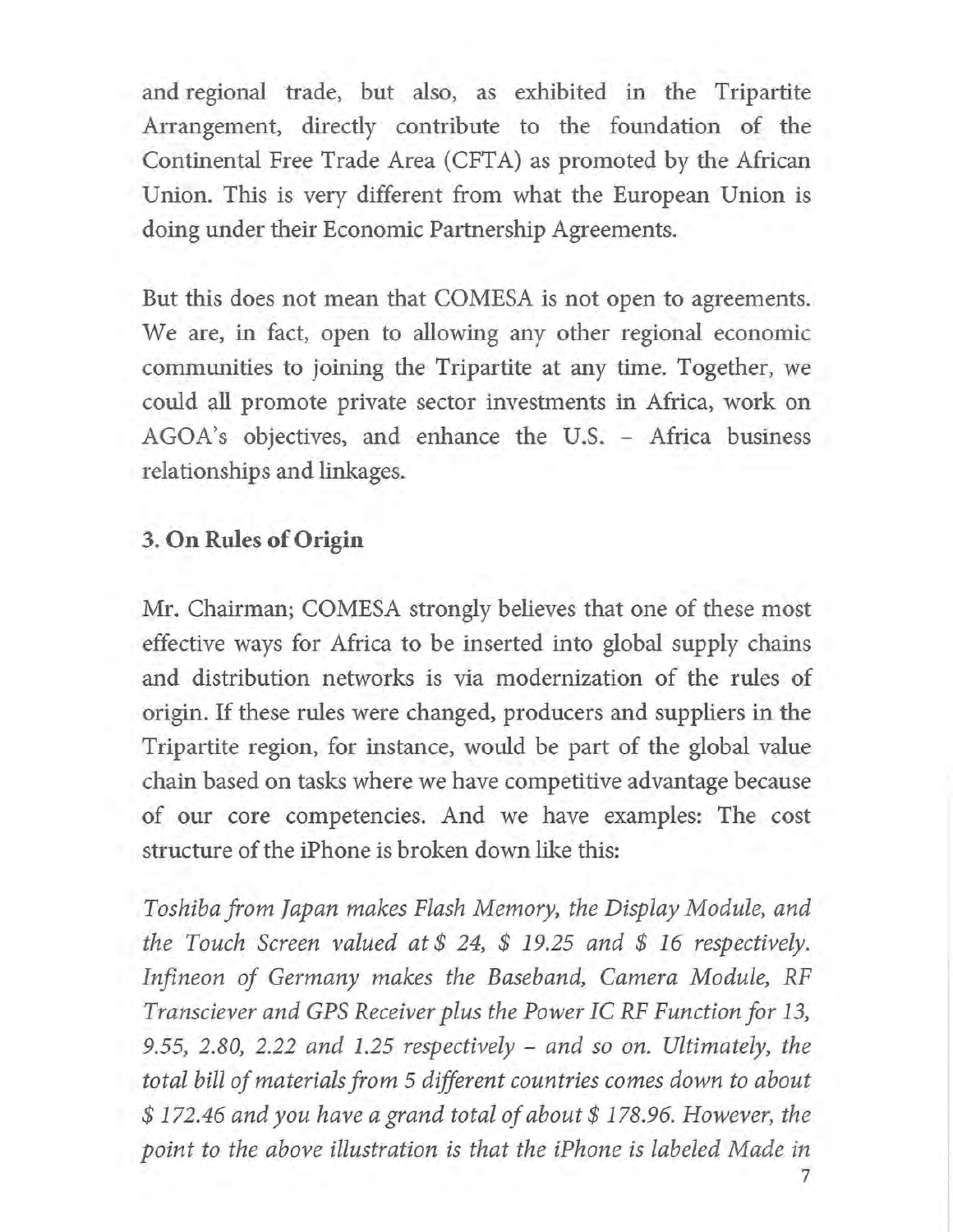*China - yet only a small share - the \$ 6.50 from China is what makes the iPhone \$178.96. Ultimately, while removal of commodity quotas from AGOA countries would produce its own dynamic, it is a contradiction when it comes to manufactured goods for the U.S. to insist on stringent Rules of Origin whilst the US is a major importer from other parts of the world where it accepts the principle of rules of origin and the application of global value chains.* 

## **4. On the Impact of the EU - South Africa FTA on U.S. Exports**

Mr. Chairman, some of our colleagues here in the U.S. have suggested that South Africa has been, above all nations, the primary beneficiary of AGOA. It has a well-developed infrastructure and it has a greater work force capacity than any other country in Africa. And because of this, some have called for South Africa to be graduated from AGOA since there are still considerable barriers to U.S. companies attempting to enter the South African market. But let us take a step back and look at the considerable impact such an action could have on the rest of sub Saharan Africa's hopes for regional integration. Basically, if one starts to treat South Africa as a special case, then what prevents this slippery slope from affecting the other 12 non-LDCs including Kenya, Namibia, Nigeria and Ghana?

## **Conclusion**

Mr. Chairman, even with an AGOA, renewed and possibly enhanced on a timely basis. Africa's competitiveness will continue to require support. This can be addressed by an AGOA that speaks to aspects like subsidies and economic partnership agreements. Additionally, we must, collectively, look into the impact that tariff